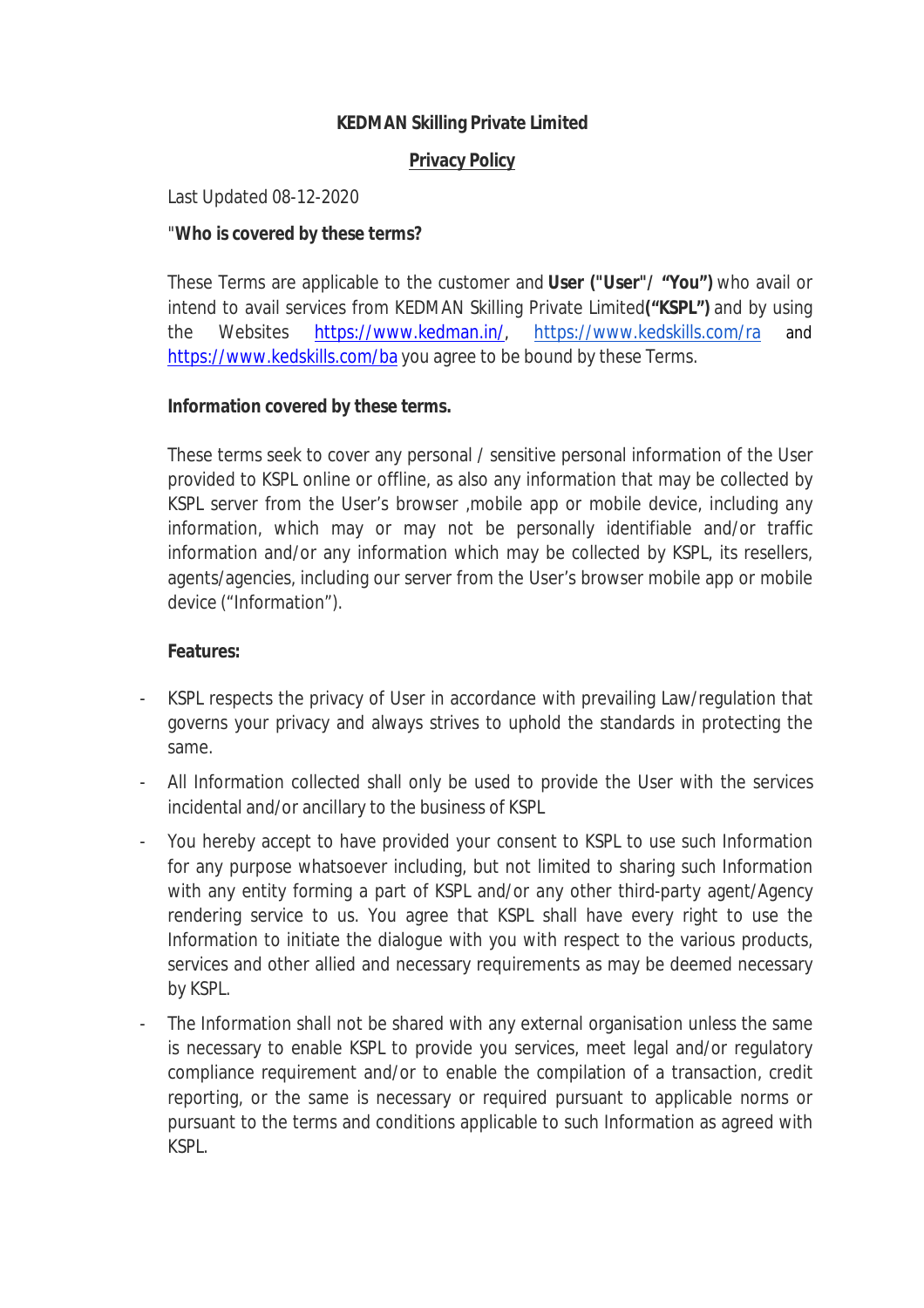- KSPL will use the Information to improve the User experience on the site and its mobile apps and make subsequent offers to the User on products which may be of interest to him / her.
- KSPL website and mobile apps uses cookies: Cookies are small data files that a website or mobile app stores on your computer /mobile storage. We use persistent cookies which are permanently placed on your computer/mobile storage to store non-personal (Browser, ISP, OS, Clickstream information etc) and profiling information (age, gender, income etc). While cookies have unique identification nos., personal information (name, a/c no, contact nos. etc) SHALL NOT be stored on the cookies. We will use the information stored in the cookies to improve User/customer experience through throwing up relevant content where possible. We will also use the cookies to store User preferences to ease User navigation on the site. We may in the future implement encryption of the cookies.

# **Service Providers**

We may employ third-party service providers and individuals due to the following reasons:

- To facilitate our Service;
- To provide the Service on our behalf;
- To perform Service-related services; or
- To assist us in analysing how our Service is used.

User is hereby informed that the third-party service provider/agent/agencies will have access to your Personal Information on a need basis to assist KSPL in rendering service and are restricted from using the same for any other reason. The third-party service provider is obligated not to disclose or use the information for any other purpose.

# **Security**

We value your trust in providing us your Personal Information, thus we continuously strive to use commercially acceptable means of protecting it. But, remember that no method of transmission, whether in physical form or over the internet, or method of electronic storage is 100% secure and may be subjected to unintentional risks, due to reasons beyond our control.

# **Links to Other Sites**

Our website and mobile apps may contain links to other sites. If you click on a thirdparty link, you will be directed to that site. Note that such external sites are not operated by us. Therefore, we strongly advise you to review the Privacy Terms of such external websites. We have no control over and assume no responsibility for the content, privacy policies, or practices of any third-party sites or services.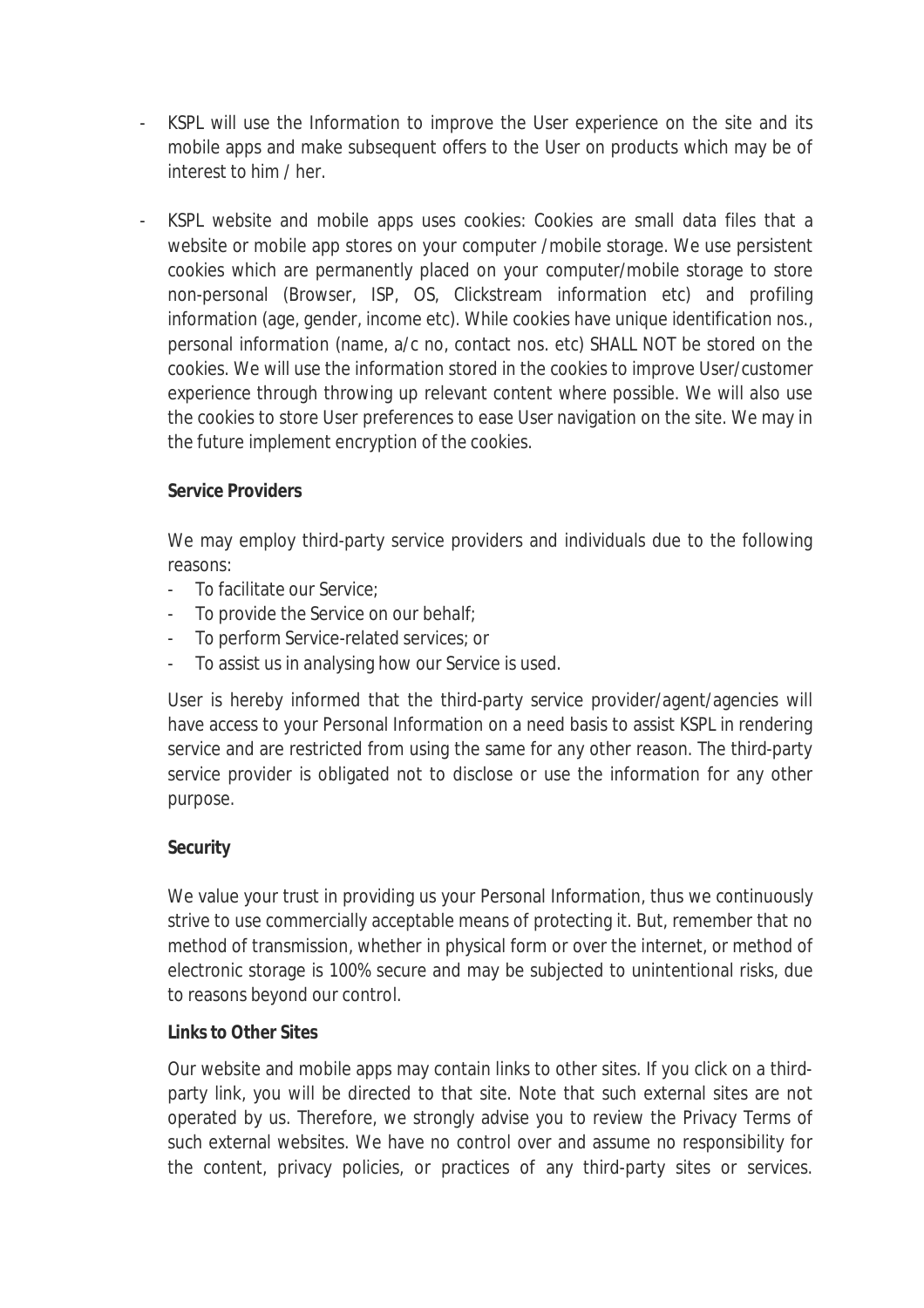# **Responsibility of User**

User acknowledges the following:

- KSPL, and/or its employees/personnel/Assigns will not contact the User directly for disclosure of any sensitive and personal information unless requiredfor the Purpose. Hence, User is solely responsible to exercise proper due diligence to verify the identity of the individual(s) contacting them before disclosing anypersonal and sensitive personal data / information by reaching out to KSPL's office or KSPL's official customer care number accessible on its website beforedeciding to make any disclosure.
- User shall not hold KSPL responsible for any breach of privacy owing to your negligence and hereby waive off from making any claims/demands / compensation against KSPL.
- User shall only use the official website/links of KSPL for availing products/services by inputting the domain information on the address bar.
- User is completely aware about the potential risk of data/privacy breach and User hereby confirms that User shall be solely liable for any unauthorized disclosure/ breach personal/ sensitive personal information, etc and any direct/ indirect losses suffered by User due to User's conduct. Hence, User shall exercise utmost caution to ensure that User's personal data/sensitive personal data (including but not limited to any passwords, financial information, account details, etc) are NOT shared/ stored/ made accessible through: any physical means with or without User's knowledge (disclosure to any person/third party; etc) or through any electronic means, by exercising the following precautions/safety measuresor through any electronic means, by exercising the following precautions/safety measures:
	- 1. User shall always check if "https" appears in any website's address bar before making any online transaction, to ensure that the webpage is encrypted;
	- 2. User shall avoid using third party extensions, plug-ins or add-ons on the/your web browser, as it may result in the risk of tracking or stealing of my personaldetails;
	- 3. User shall always type the information and not use the auto-fill option on web browser and mobile apps to prevent the risk of storage of my personal/sensitivepersonal information;
	- 4. User shall NOT access darknet, unauthorized/suspicious websites, suspicious online platforms, downloading applications from unreliable sources